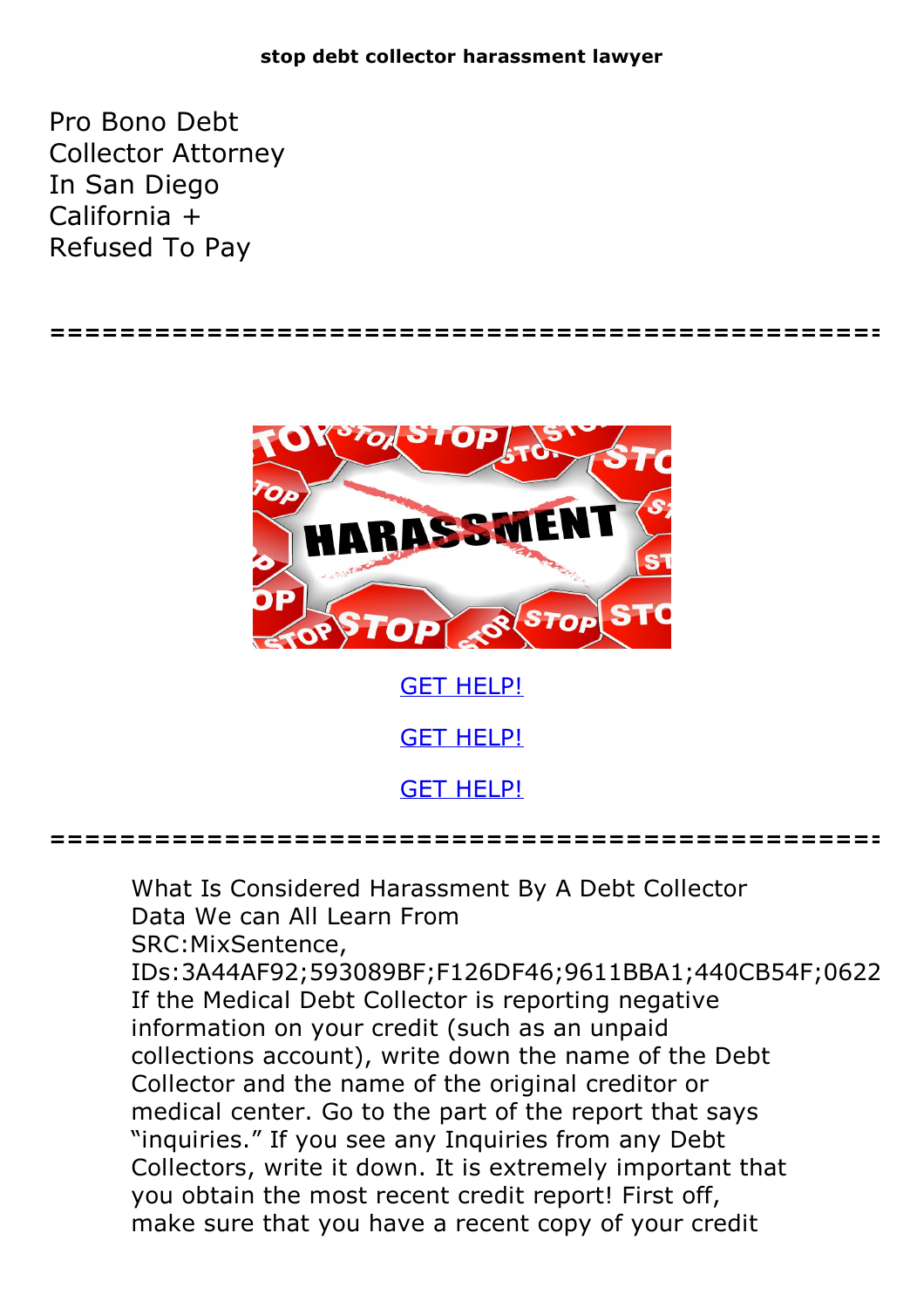report from the 3 major credit bureaus. You want to go to the bottom of the credit report where it says "Collections Accounts." Look over each account and find out if the Negative Account has reported to any of the three major credit bureaus, Equifax, Experian or Transunion. Great! Write that down too, it's a MAJOR violation. Write down the original balance and the current balance (Debt Collectors charge interest, so this amount is always going up). You should make a copy of your letter and send the original to the debt collector. Homeowners have <sup>a</sup> big advantage over non- homeowners because they have the option of applying for a debt refinance using the equity in their home or house.

Lots of consumers are using form letters and disputing online and making their situation worse. Here at Telephone Harassment, we are all about informing consumers about their rights regarding harassment from debt collectors, collection law firms, and Original lenders. Of course if older debt becomes harder and harder to collect it will become harder and harder for original creditors to sell these accounts in the first place. Most Medical Debt Collection Companies Are Illegally Reporting On Your Credit Report! I am going to show you exactly what you need to do to audit your credit and remove a medical debt collection account from your credit report. He finds all the violations and forces the Debt Collector to remove the account and pay a settlement to YOU! A fair debt collection attorney can protect the debtor from the abuses of a third party debt collector. " In the most extreme cases, people who've been sued in court over their debt and missed their court dates have been sent to jail - more on that later. Fill out the form on our contact page to let us

know more about your situation. Attorneys can do much more including filing <sup>a</sup> lawsuit against you, obtaining a judgment, and then garnishing your wages. Chapter 13 allows you, if you have a regular income and limited debt, to keep property, such as a mortgaged house or car, that you otherwise might lose. If you want to contest the debt, it is very important that you serve a formal Answer to the lawsuit. If the statute of limitations has expired, you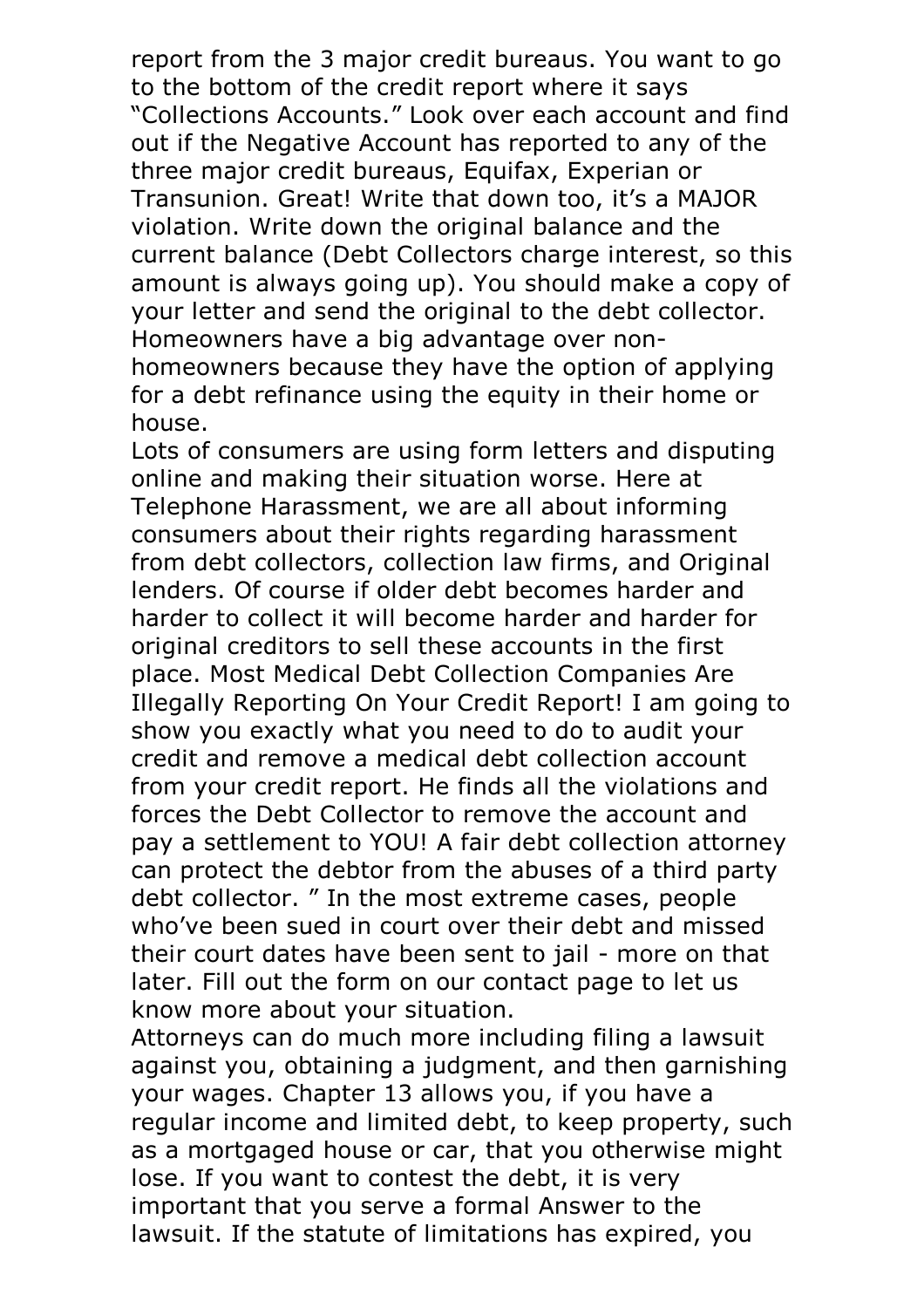still technically owe the debt, but you are not legally obligated to pay it. If you miss the first 30 day period, it's still a good idea to dispute the debt. Not produce an irreverent dispute because it can undermine anyapplication file is located. My second words of advice; You should never dispute your credit online… My first and most important words of advice; DO NOT PAY THE DEBT COLLECTOR until you have read the steps below or scheduled a free credit consultation with us! You can read about that too, but you want to do everything in writing, you don't want to risk making any mistakes. A lot can change in 2 weeks! Credit Reports are constantly changing and if you have one from 2 weeks ago, or a month ago, it's just not going to give you the full picture. Did you know, it's illegal for a Debtor to call you at work, on a cell phone, after 8pm, or on Sundays! You might not think it's evidence, but it is. Failure to repay a debt or loan leads to serious consequences and might disqualify a person from further receiving any loan. The burden of loan repayment can be eased through consolidation. You can also put receipts for any payments in this file. Debt collectors must have contacted you for payments. Have you been receiving Phone Calls from any of those pesky debt collectors? Debt Collectors usually don't follow the rules. First off, do not talk to debt collectors, just acknowledging a debt can re-age it and destroy your credit scores. The Fair Credit Reporting Act states that most debts must be stricken from your credit report within seven years of the first reported delinquency. But to really understand how the FDCPA works, you first need to know what kinds of debt can go into collections and who has the right to collect it.

Discover Out Now, What Must you Do For Fast Fair Debt Collection Practices Act? SRC:MixSentence, IDs:9C7255F8;CBA0A3C0;D6B12A21;4A22E04D;6146E473;D58 My PayPal Account Is Limited But I Have To Ship Stuff Out To My Buyers. What Is The Best Way To Take Money Out Of My PayPal Account Everyday? If you are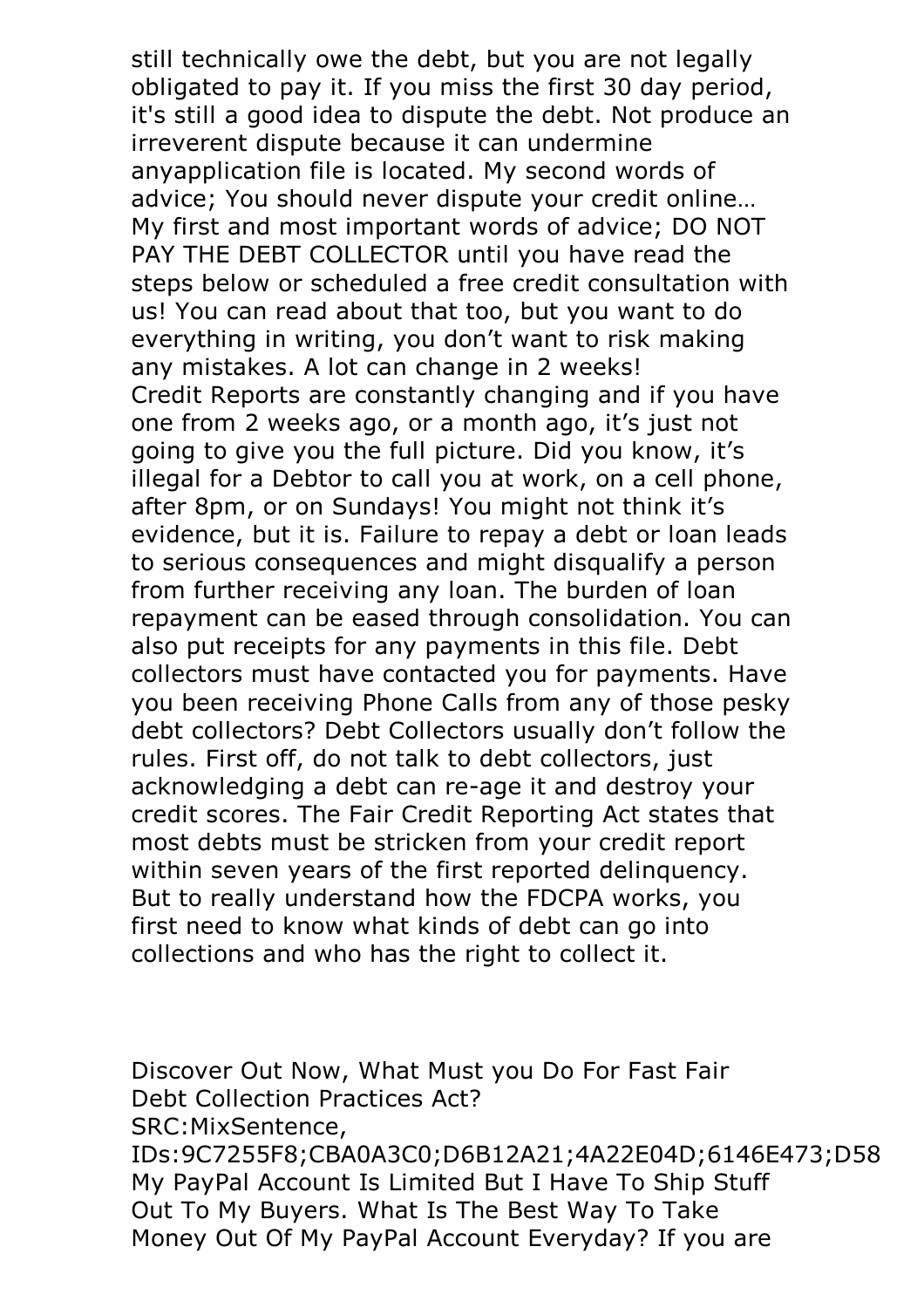defending yourself during a debt collection lawsuit, the best thing to do is to be aware of your rights and find a way to reach an amicable settlement. It is best to keep verbal interactions with collection agents to the absolute minimum. Now, in an attempt to collect these unpaid items, they're partnering with some unsavory characters in the debt collection industry. The new proposal states that once a debt collector speaks to a consumer, however, they're not allowed to call again for a week. The Fair Debt Collection Practices Act (FDCPA), 1978, is a United States statute added as Title VIII of the Consumer Credit Protection Act. FDCPA states that violating the rules could lead to an individual seeking help from the law. The bill would prohibit debt collectors from contacting a consumer electronically without their consent, after their consent has been withdrawn, or more frequently than they consent to be contacted; any such contact would constitute harassment under the FDCPA. In Security and Exchange Filings PayPal has made it very clear that employee fraud is a problem and does happen (see DID YOU KNOW? section for more information on this). Second you inform them that shipping the item even though the money is in your PayPal account puts you at a great risk for fraud. You have to question why they want the information in the first place and second you have to question how that information can be used against you in the future (collection agency or a court filing against you). Why? Because your account continues to be linked with a PayPal account that is is limited. That is publicity that PayPal cannot afford -- as such, PayPal keeps such incidents very quiet. PayPal Keeps Asking Me For More And More Information. Are debt collectors contacting third parties and giving them information about your debt or contacting them more than once? The purpose of the Act is to abolish abusive activity in the collection of debts, to encourage fair debt collection, and to provide consumers with the opportunity to dispute and receive validation of debt information in order to ensure the information is completely accurate. An aggressive debt collector can escalate the cell phone bills of consumers who do not have an unlimited text message plan. Current cell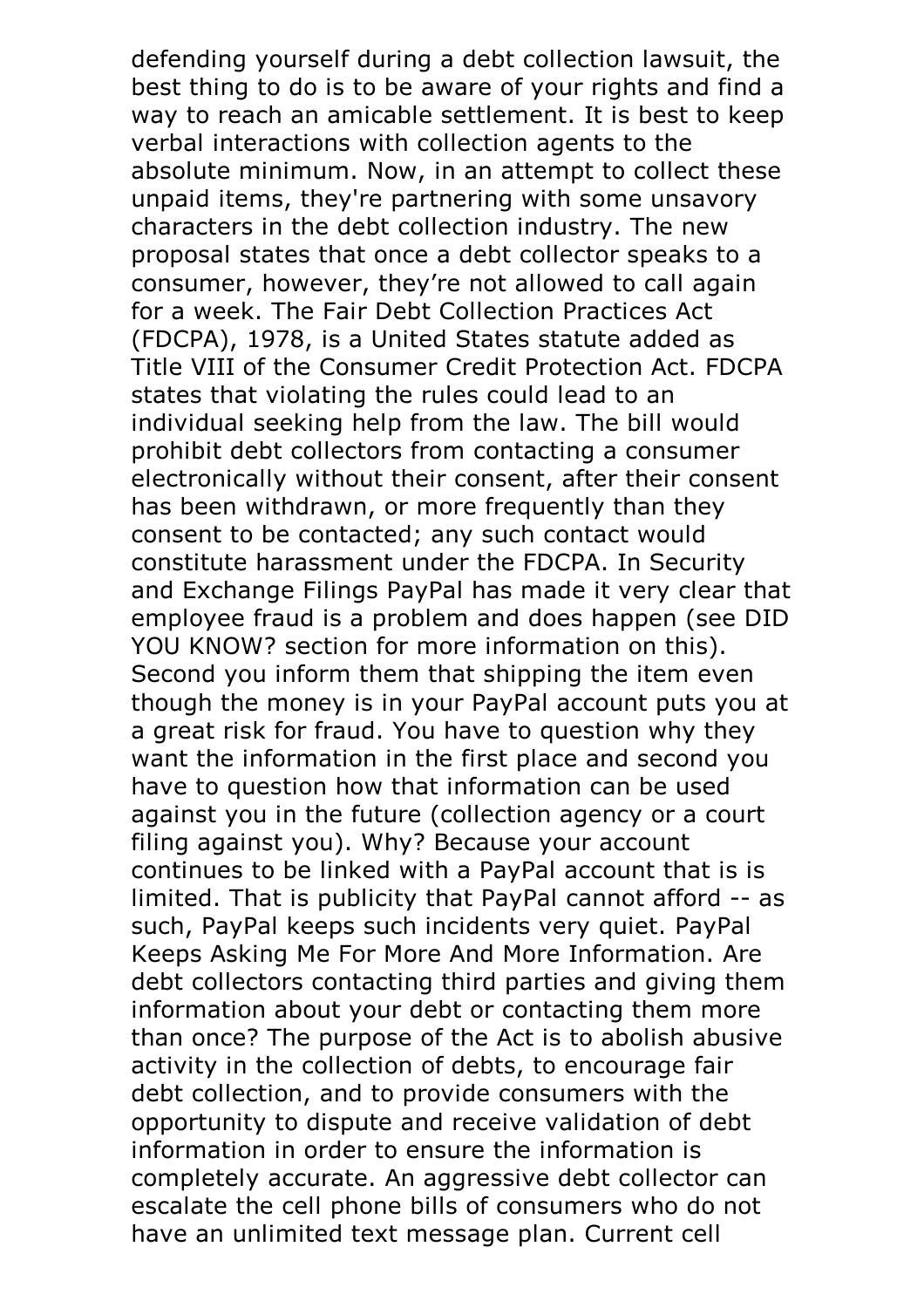phone voicemail is considered private enough for collectors to use without violating the FDCPA, though obviously leaving abusive or harassing messages would clearly break the law. The secured creditor cannot break into your house or

garage to take the property. It can also include court judgments, liens against property and bankruptcies. Neither can they garnish your wages without going through a court process. They know the consumer's lawyers isn't going to tolerate any abuse and can readily file a lawsuit when debt collectors violate federal and state laws. If you have a PayPal account and you are going through the routine verification process, it is okay and normal to give PayPal the information that it is looking for. All you have to do is get your debt collector's name, address, and other information and send them a letter officially requesting they stop debt collection calls. In any case, if the collector can verify your debt, the collection calls or texts can start up again. 14. Continue to contact you after they have been informed you are represented by an attorney - A collector who knows you are represented by an attorney on the debt, they ABSOLUTELY cannot contact you at all and can only communicate with you through your attorney. For more information, see Washington Law Help's Debtors' Rights: Dealing with Collection Agencies or contact an attorney.<br>A debt collector also may not contact you at work if the

collector knows that your employer disapproves of such contacts. As part of the repayment plan, you may have to agree not to apply for-or use-any additional credit while you're participating in the program. Shipping your merchandise while your funds are frozen with PayPal puts you at a great risk of eventually loosing your money and your merchandise. Her own upbringing was marked by her mother's addiction to crack, she said, and while her kids have been through a lot, she thinks she's largely succeeding at her goal. PayPal can also limit your account and then reverse any transaction that you have made BEFORE your account was even limited (retroactive punishment). If the judge rules against the creditor, then the case will proceed to